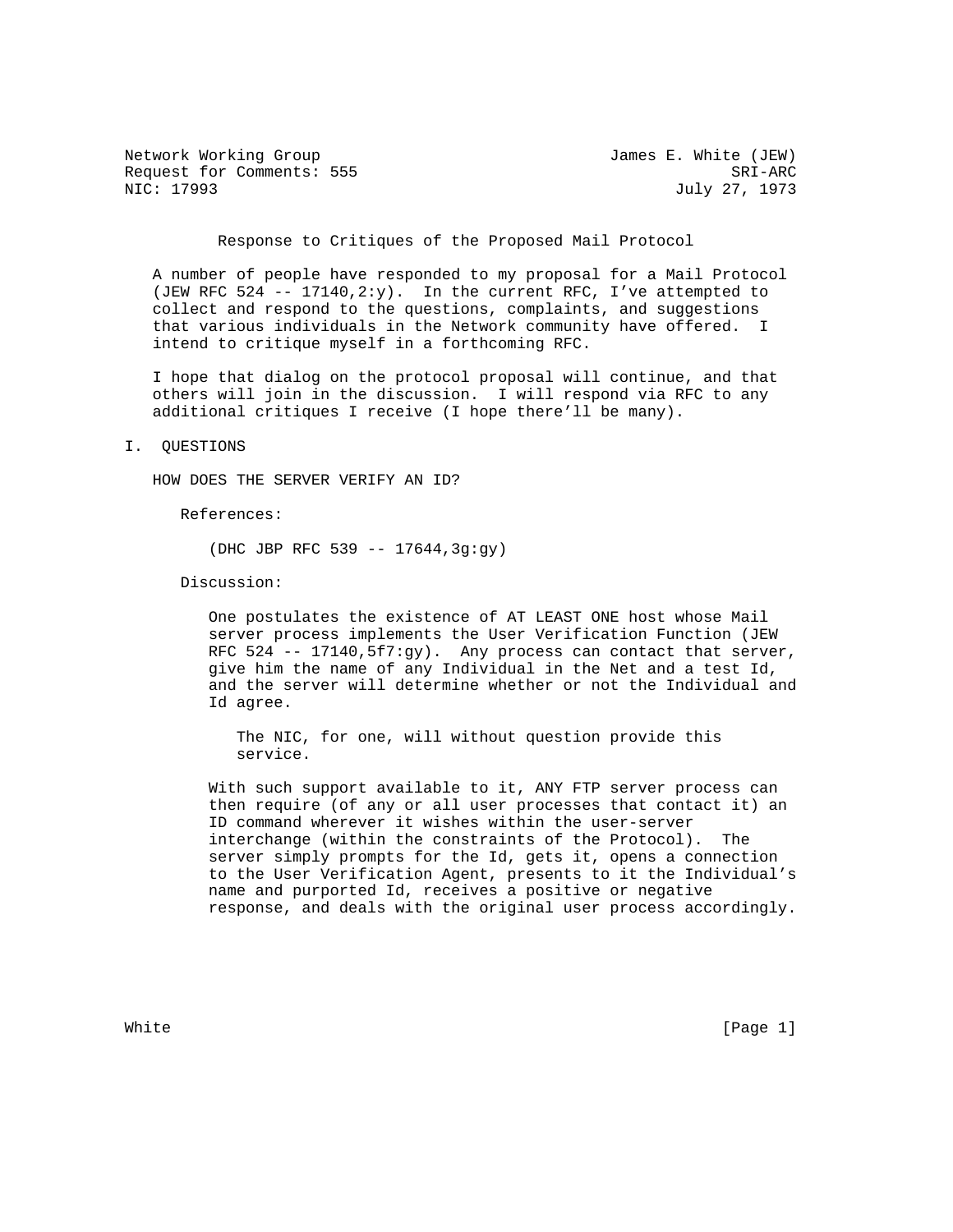Example:

 Suppose a user process opens a connection to UCLA-NMC's server process, invokes the Delivery function, and in the course of the interchange identifies the Author as Roberts at USC-ISI.

 The implementors at UCLA-NMC's server process chose to require proof, in all Delivery transactions, that the Author is who he claims he is. It therefore prompts for an Id in response to the AUTHOR command from the user process, and receives in return the command 'ID arpawheel <CA>'.

 UCLA-NMC's server then connects to the NIC's server, invokes the User Verification function there, specifying 'REQUESTOR roberts @ usc-isi <CA>' and 'ID arpawheel <CA>'. The NIC informs UCLA-NMS that the Id is incorrect.

UCLA-NMC then rejects the original ID command.

 Of course, the Protocol does not require that a server demand Ids from users that contact it. Servers who choose not to require proof of identity simply never prompt for ID commands, and treat any they receive as NOPs. For such implementations (which represent the current, FTP mail protocol situation), no third-part interchanges are ever required.

 Each user in the Net has a single Id that he uses throughout the Net for purposes of sending and receiving mail. That Id need not (but may, either coincidentally or by design) have any other use. In particular, a user's Id is independent of the passwords by which he gains access to accounts that he might possess on hosts around the Net.

 Of course, a user could and might see to it that his passwords and Id are the same. The NIC, for example, might require that a user log in to its system with NIC ident and Id, rather than with host name and password, as it does currently.

 I emphasize again that Ids have nothing whatsoever to do with accounting. UCLA-NMC doesn't force the Author to prove his identity so UCLA has someone to whom it can bill the resources consumed in processing the Delivery transaction. It does so to prevent Jim White from authoring a piece of mail and claiming that Larry Roberts wrote it.

White **Example 2** and the contract of the contract of the contract of  $[Page\ 2]$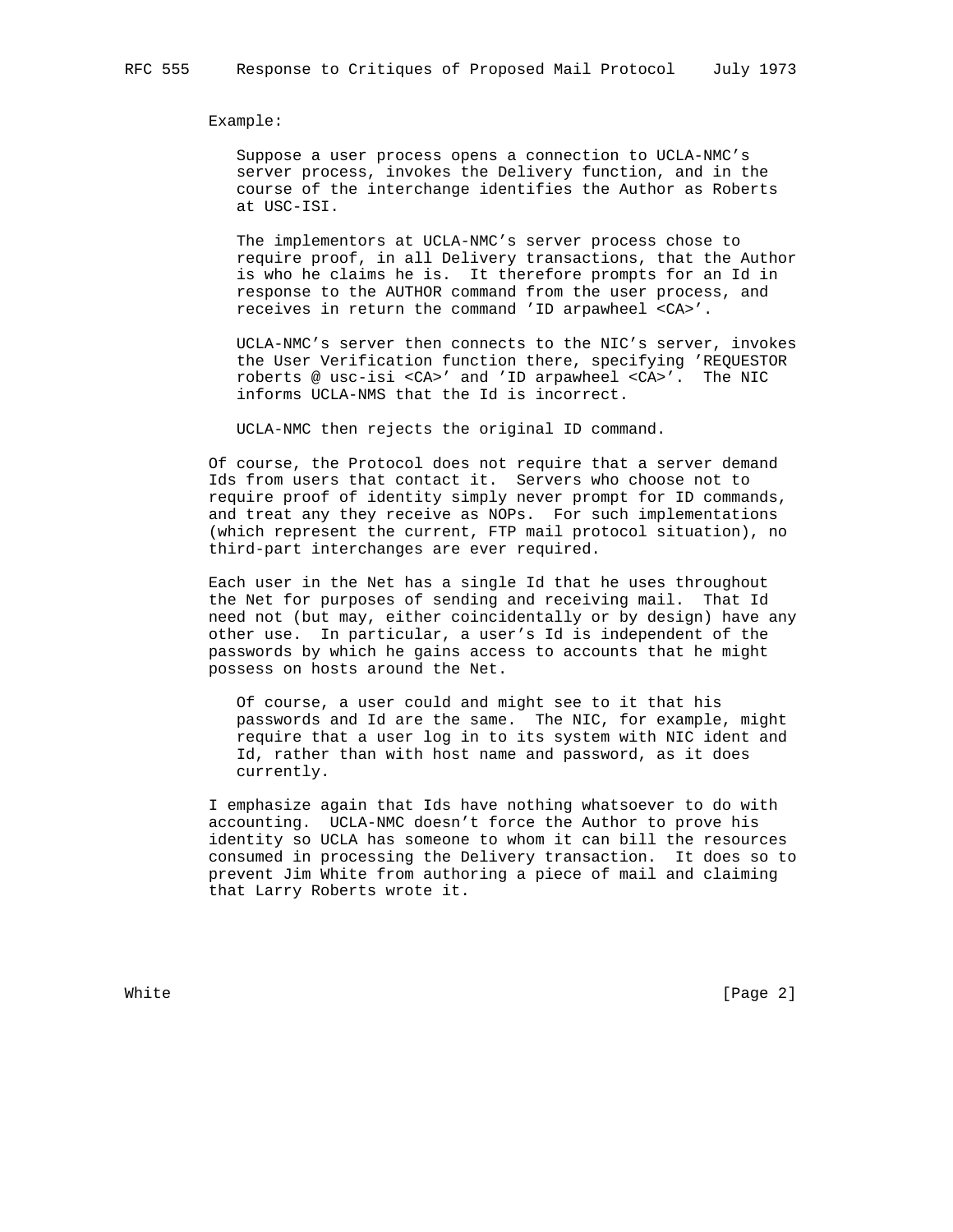UCLA-NMC does have the option of requiring that a user process log in before it delivers mail so that it can be billed for the resources it uses. The appropriate commands to require of the user process are USER, PASS, and ACCT. But, the billing process is separable from that of identifying Author, Clerk, etc.

 The NIC, for example, in its role as a Distribution Agent, might establish an account at UCLA-NMC to use whenever it delivers mail there. UCLA-NMC will bill ALL of the NIC's activity at UCLA to that account. But when the NIC delivers a piece of mail it claims was authored by Larry Roberts, UCLA-NMC may still wish to verify that claim. Hence the ID command.

ACK, PROGRESS REPORT, OR REPLY WITH NO REFERENCE SERIAL NUMBER

References:

(DHC JBP RFC 539 -- 17644,3h:gy)

Discussion:

 A Delivery of type POSITIVE or NEGATIVE ACKNOWLEDGMENT, PROGRESS REPORT, or REPLY requires a Reference Serial Number of the user process. Should the server determine that one is lacking when the final EXIT command is given, he should reject the EXIT command with an appropriate error response.

 The same applies in the Distribution function: a Reference Serial Number MUST be specified if the Delivery Type is REPLY.

 The Protocol document is deficient in that it doesn't state the above.

# II. COMPLAINTS

TERMINATING BOTH THE SUBSYSTEM AND FUNCTIONS WITH EXIT

References:

(AAM -- 17404,)

White **Example 2** (Page 3)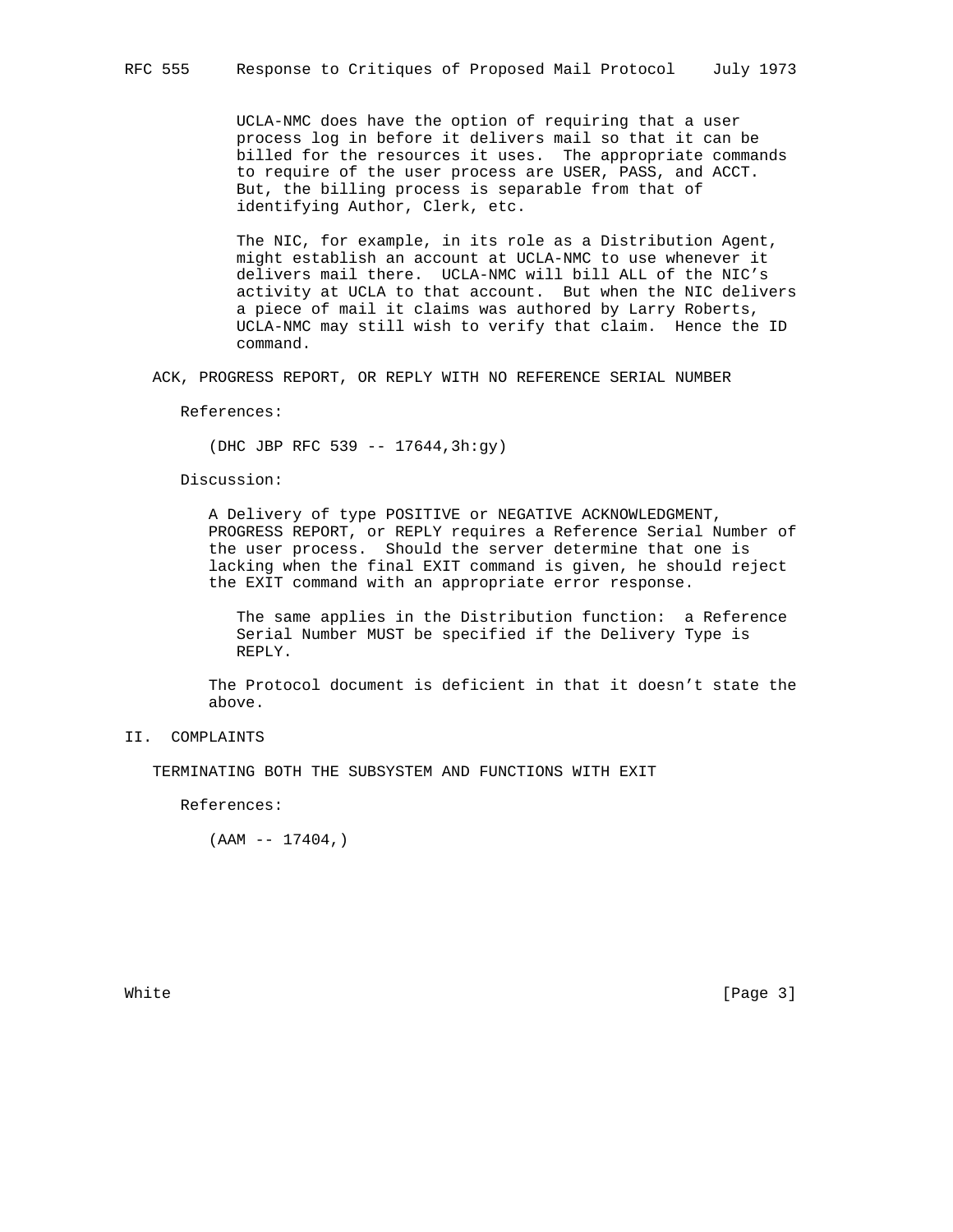Discussion:

 I have no objection to defining two terminating commands, one to exit a function, the other to exit the subsystem. I guess I'd suggest defining a command 'GO <CA>' to be used to terminate a function.

 I don't believe, however, that's it's necessary to distinguish the two cases to avoid confusion by human users.

 Even though the command language is ASCII, rather than binary, and even though I've adopted Mike Padlipsky's concept of a Unified USER Level Protocol', I don't consider that MP is a protocol for direct use by humans (although nothing can STOP a human user from speaking MP if he has access to a TELNET user program and is determined to do so).

 The concept I mean to extract from the UULP and exploit is its model of a single process with many subsystems, not its philosophy of a Network-standard command language for use by human users (the latter may be a good idea, too, but it's not the one I'm concerned with at the moment).

 I don't think that designing a protocol to govern an exchange between processes is the same task as designing a protocol to mediate a conversation between a process and a human user. Using ASCII commands suggests (as it did for FTP, RJE, etc.) that the latter problem is the one being addressed; it's not.

USING TELNET GO AHEAD TO TERMINATE CERTAIN COMMANDS

References:

 $(AAM -- 17404, )$  (RCC -- 17822,1a:gy) (DHC JBP RFC 539 -- 17644,3b:gy)

Discussion:

Agreed. My mistake.

 I simply have a strong distaste for the current FTP convention of terminating commands whose argument may itself contain CR LF with 'CR LF . CR LF'. That seems a little extravagant to me. Personally, I'd prefer a single NVT character as a delimiter.

White  $[Page 4]$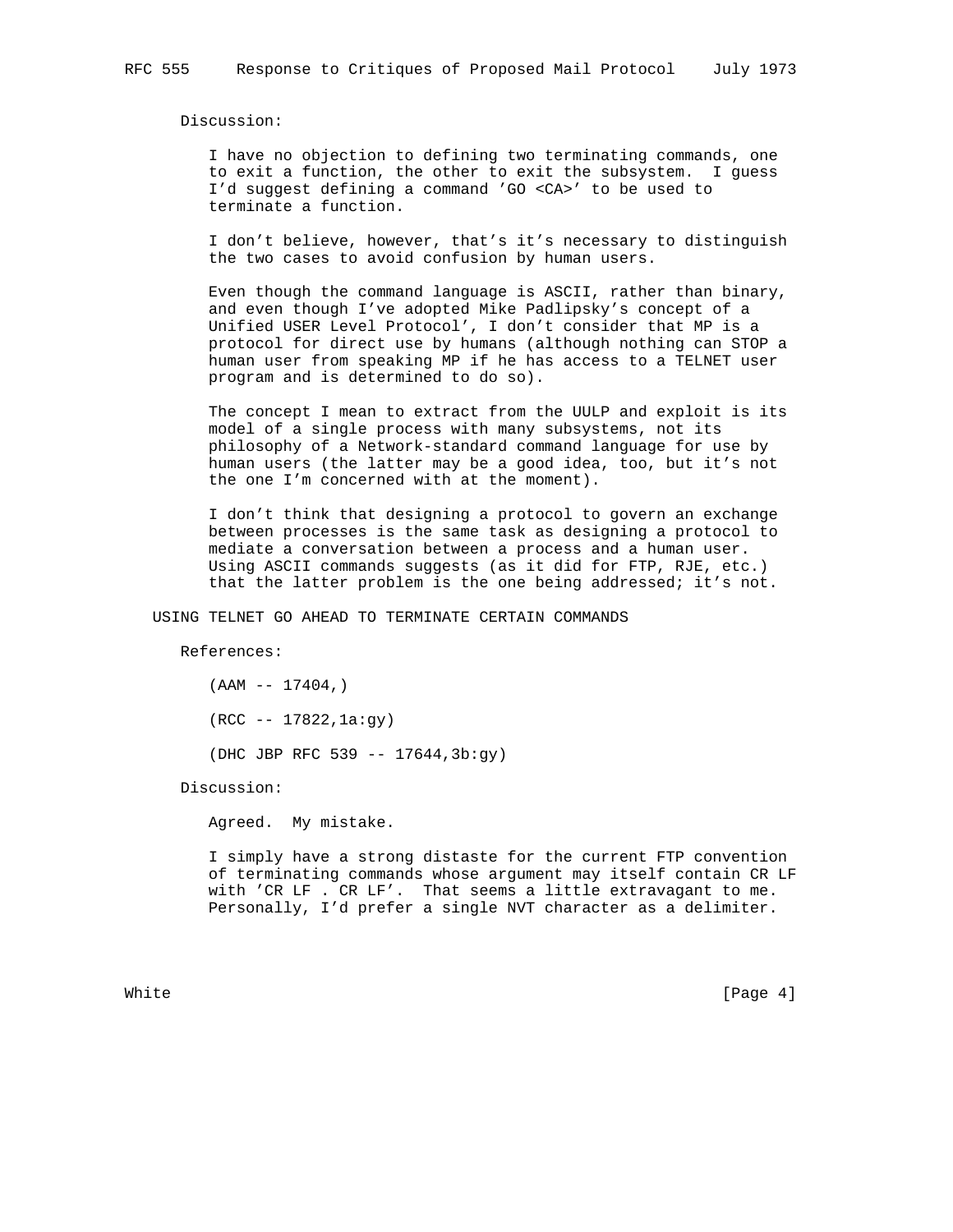<CA2> only terminates two MP commands (COMMENTS and TEXT). Some NVT character (ESC? EXT? ...) can easily be chosen that need not appear (and can therefore be prohibited from appearing by the Protocol) in the argument to either of those commands.

SUBSYSTEM OR SEPARATE RJE-LIKE SERVER PROCESS

References:

(DHC JBP RFC 539 -- 17644,4a:gy)

 $(AAM -- 17404, )$ 

 $(ADO$  RFC 552 -- 17809,3:y)

Discussion:

There are two separable issues here:

(1) Server Process Proliferation of Not?

 If the consensus of the Network community is that Padlipsky's UULP approach to protocol design and implementation is in fact superior to the current scheme, which calls for the implementation of each new Network protocol as a distinct server process with its own contact socket, then we should begin to embrace that concept and begin reshuffling existing protocol implementations accordingly. Even more surely, NEW protocols (like MP), should be designed in accordance with the new standards, not the old.

I think Buz Owen's suggestion (ADO RFC 552 -- 17809,3:y) -- that a skeletal UULP be defined, a socket assigned to server processes which implement it, and MP defined as a subsystem under it -- is excellent. I retract my suggestion (JEW RFC 524 -- 17140,3a2:gy) in favor of Owen's.

 I further suggest that the latest revision of FTP (NJN RFC 542 -- 17759,) be similarly implemented (i.e., as a UULP subsystem), rather then implemented temporarily under a new socket and later moved over to socket 3 as suggested in RFC 542.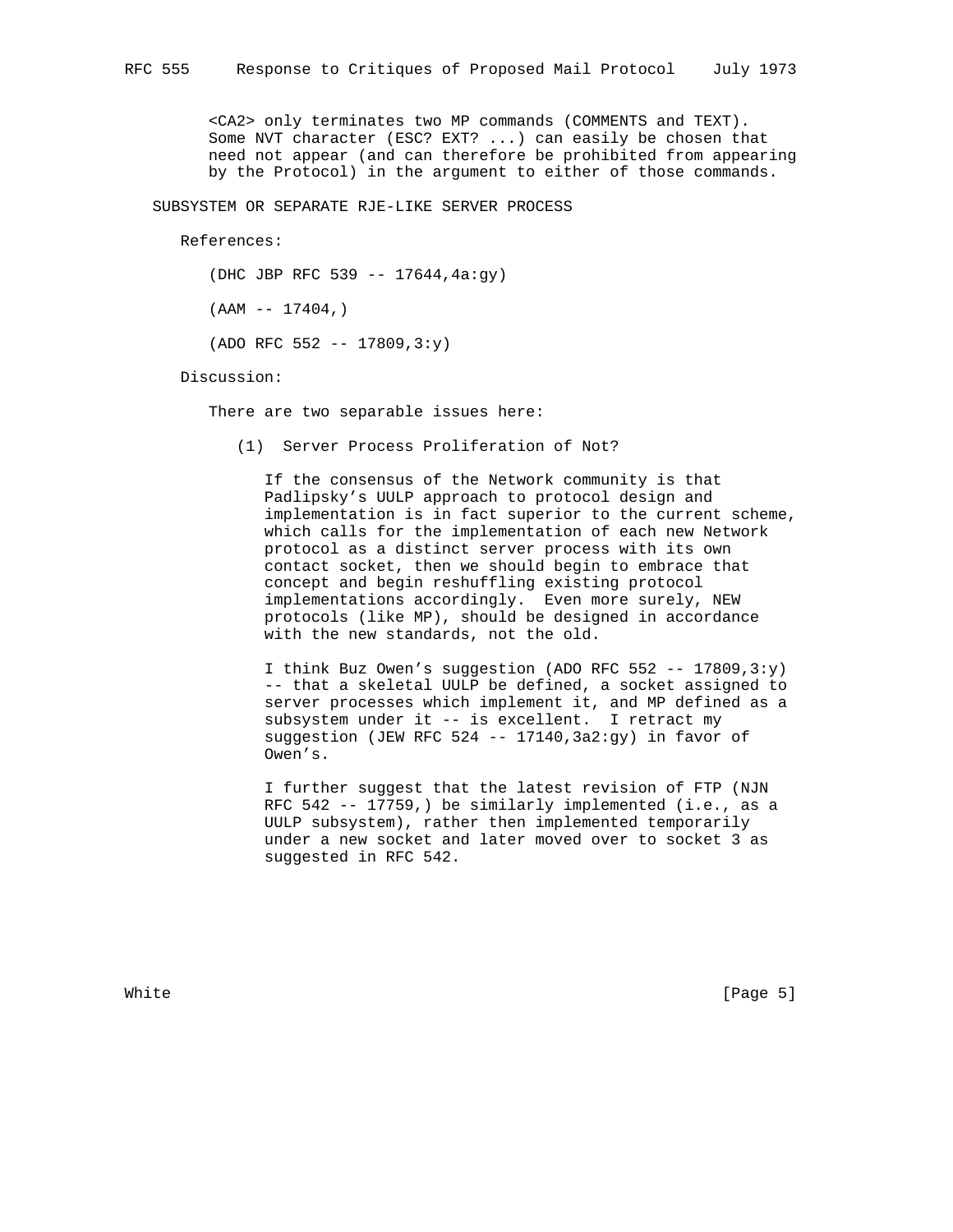# (2) RJE's model for FTP Use or Not?

 If both MP (as currently defined) and RJE were instated as UULP subsystems, they would still embrace different philosophies regarding their use of FTP. As the person who proposed and fought for the current RJE model (i.e., to its use of FTP), I (still) believe it to be an elegant one, more elegant by far then the one I've proposed for MP.

 An alternative I considered and discarded SOLELY for reasons of efficiency (neglecting, perhaps, the issue of cleanness of implementation), is that the command currently defined as 'FILE <CA>' (JEW RFC 524 -- 17140,4q2a:gy), both in specifying Content and in the Citation Retrieval function, be 'FILE <fileaddr> <CA>' instead.

 The server is then obliged to retrieve the Content of the Mail from the designated server process via a third-party exchange.

 The redefined FILE command would be similar to the LOCATION command, except that the former would specify JUST Content (and none of the other Static Attributes), and that the Server must retrieve the file (which may be a temporary file created by the user process) in real time, i.e. BEFORE it sends its response to the FILE command.

 This alternative eliminates the need to borrow the BYTE, SOCK, PASV, TYPE, STRU, MODE, REST, and SITE commands from FTP (JEW RFC 524 -- 17140,  $7c1:gy$ ). It also allows the user process the flexibility of specifying a file at a host other than his own.

 After some thought, I think I agree with Crocker and Postel that theirs is the better implementation.

 As they point out, however, this implementation introduces the problem of somehow reconciling the desire to permit (in general) the transfer of mail files without requiring a login, with a server's inability to distinguish that case from the general case of file retrieval (for which many hosts will require a login).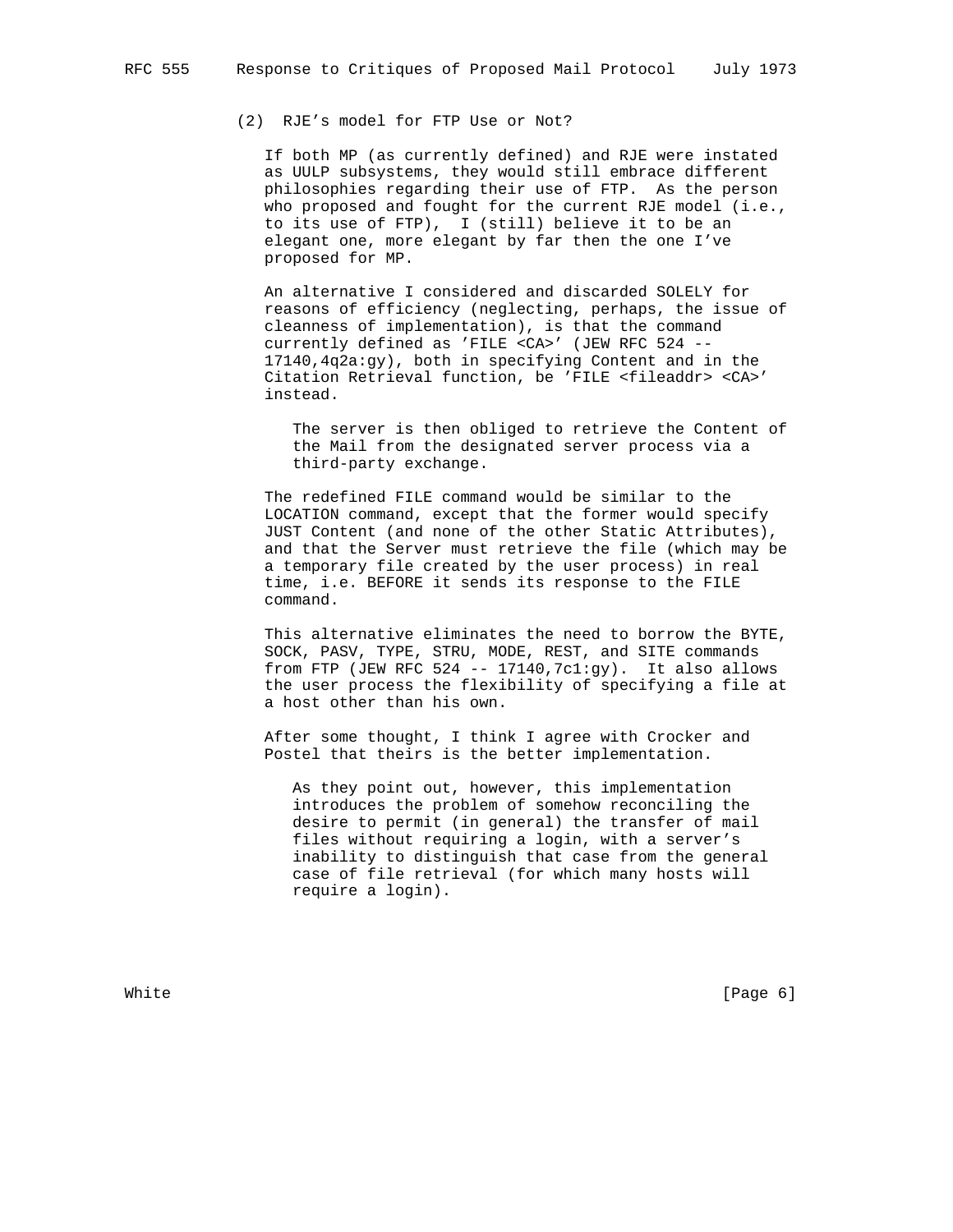USE OF THE DATE FORM 1/2/73 (JAN 2 OR FEB 1?)

```
 References:
   (RCC -- 17822,1b)
Discussion:
   Agreed.
```
ORDER OF PARAMETER SPECIFICATION

References:

(DHC JBP RFC 539 -- 17644,31:gy)

Discussion:

 The Protocol does not, as Crocker and Postel state, impose an order upon command specification within a function (see for example, JEW RFC 524 -- 17140,5f1b:gy).

 Having considered their suggestion only briefly, it does seem to me appropriate to impose some constraints on the order of parameter specification by the user. Off hand, the order suggested -- Dynamic, Optional, Static -- seems good.

### III. SUGGESTED ADDITIONS

FORWARDING AT DELIVERY TIME

References:

(DHC JBP 539 -- 17644,4b:g)

Discussion:

 Including provision for the forwarding of mail at Delivery Time, in contrast to sometime after Delivery in response to a specific Forward request (i.e., function), seems to me a useful addition to the Protocol.

 As Crocker and Postel note, only one of the three mechanisms for such forwarding bears upon the Protocol (although the Protocol might mention the other two and either encourage or discourage their use).

 I suggest the following reply format, however, rather than the one suggested by Crocker and Postel (DHC JBP RFC 539 -- 17644,4b3c2:gy):

White [Page 7]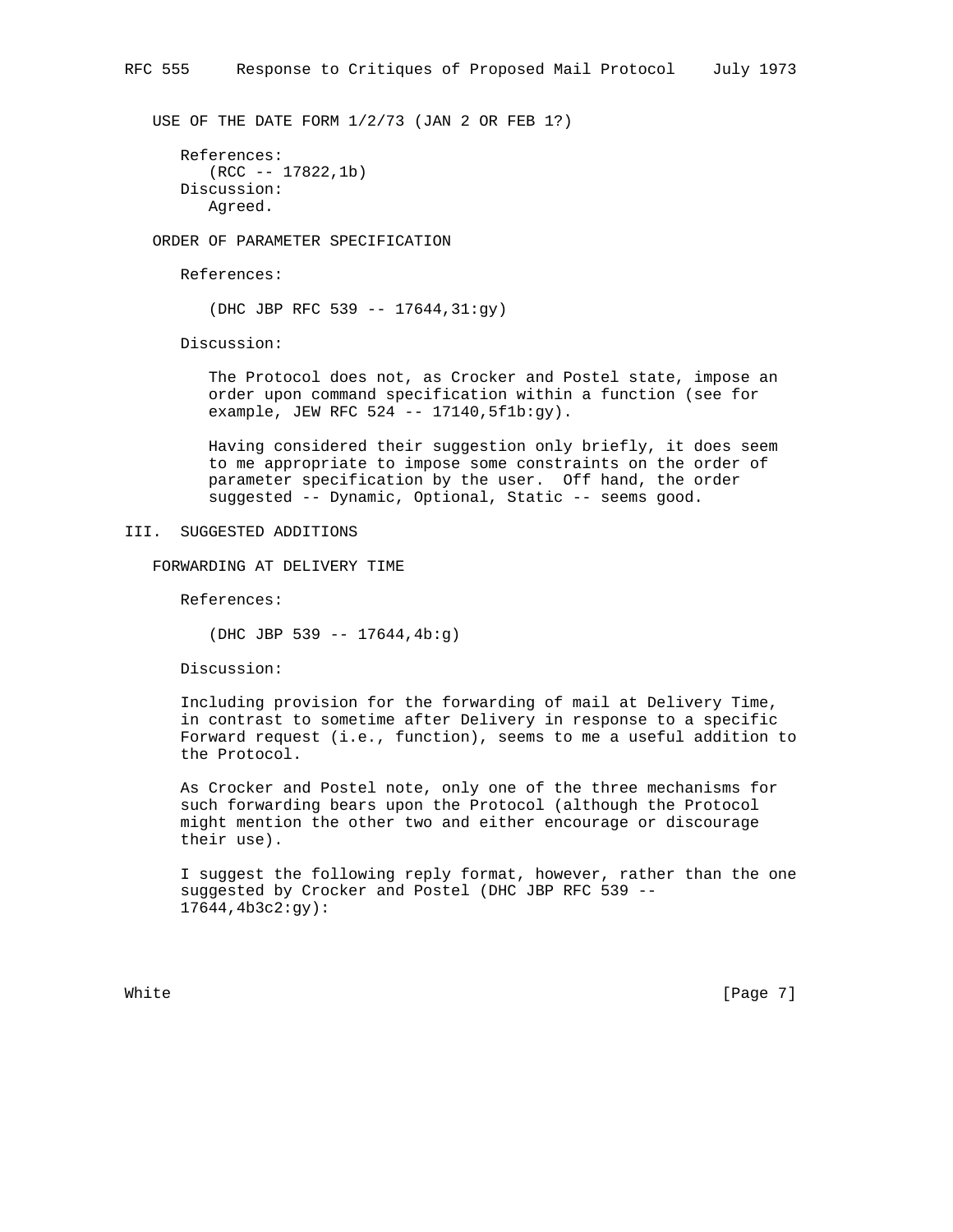476 <localname> -- is his location.

DEFAULT SIGNATURE SHOULD BE THE AUTHOR

```
 References:
   (DHC JBP 539 -- 17644,3c:gy)
Discussion:
   Agreed.
```
LEVELS OF INTERRUPT

References:

(DHC JBP 539 -- 17644,3d:gy)

Discussion:

 I see no value to defining numeric shades of urgency, unless the Protocol suggests some particular action the server might take in response to each one.

 The whole notion of flagging some pieces of mail as urgent seems to me useless unless the MP server process (not the human recipient) takes some kind of special action for urgent mail, BEFORE the human recipient would otherwise be apt to read the mail. If one accepts that argument, there's clearly no point to defining shades of urgency if they have meaning only to the human recipient. True, any pair of human users could privately agree on meanings, but it seems to me preferable to define those meanings formally or not at all.

WARNING THE SERVER OF THE SIZE OF MAIL

 References: (DHC JBP RFC 539 -- 17644,3f:gy) Discussion: Agreed. Further suggestions as to the implementation?

DISCOURAGING SERVERS FROM REQUIRING LOGINS

 References: (DHC JBP RFC 539 -- 17644,3j:gy) Discussion: Agreed. This is not a new issue.

White [Page 8]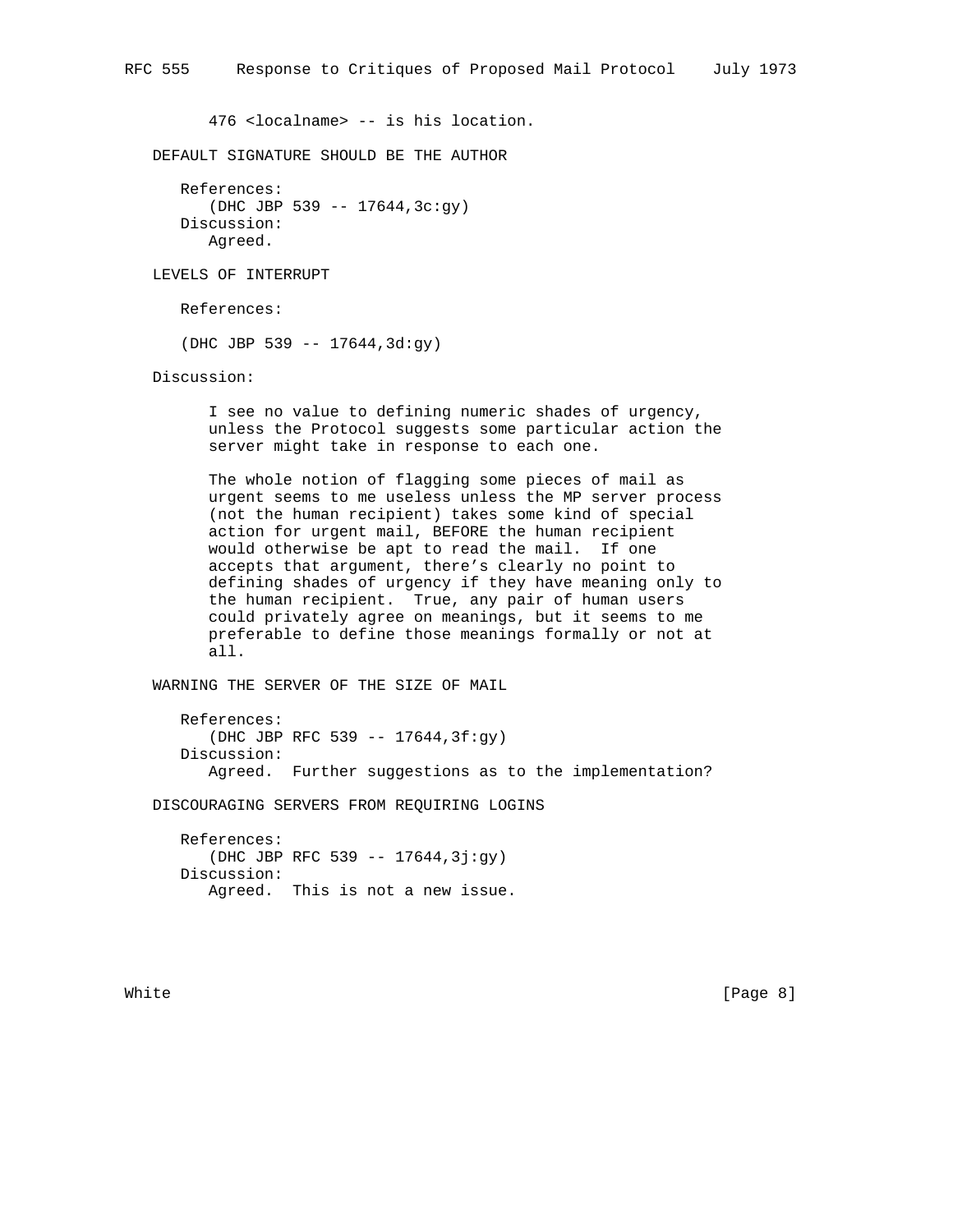#### IV. META-COMMENTS

SIZE OF THE PROTOCOL DOCUMENT

References:

(RCC -- 17822,1e:gy)

Discussion:

 I offer an apology for the format of the the Protocol document. It differs radically from that of previous Protocol documents (e.g., FTP, RJE), and is certainly not tutorial in its orientation. The glossary is a device I found useful in designing the Protocol. If the substance of the Protocol were agreed upon, then friendlier documentation would have to be written. The choice of approach was greatly affected by my own time constraints.

 As I find time, I would like to define the minimum implementation subsets that Clements requests. For the moment, consider the command breakdown below. It represents the case where the server permits only the function by which mail is delivered to users in his host. It has the following attributes:

 (1) It supports all of the functions of the current FTP mail protocol. In addition,

 (2) It makes specification of author and title explicit, avoiding the current problem of multiple headers (one supplied by the server, the other embedded by the user in the text of the message),

 (3) It allows the text of the message to reside at a third host, and

(4) It permits multiple recipients.

The breakdown is the following:

 COMMANDS THAT MUST BE IMPLEMENTED (Author and Title could be treated as NOPs)

 To enter the Mail subsystem: MAIL <CA> To invoke the Delivery function: DELIVER <CA>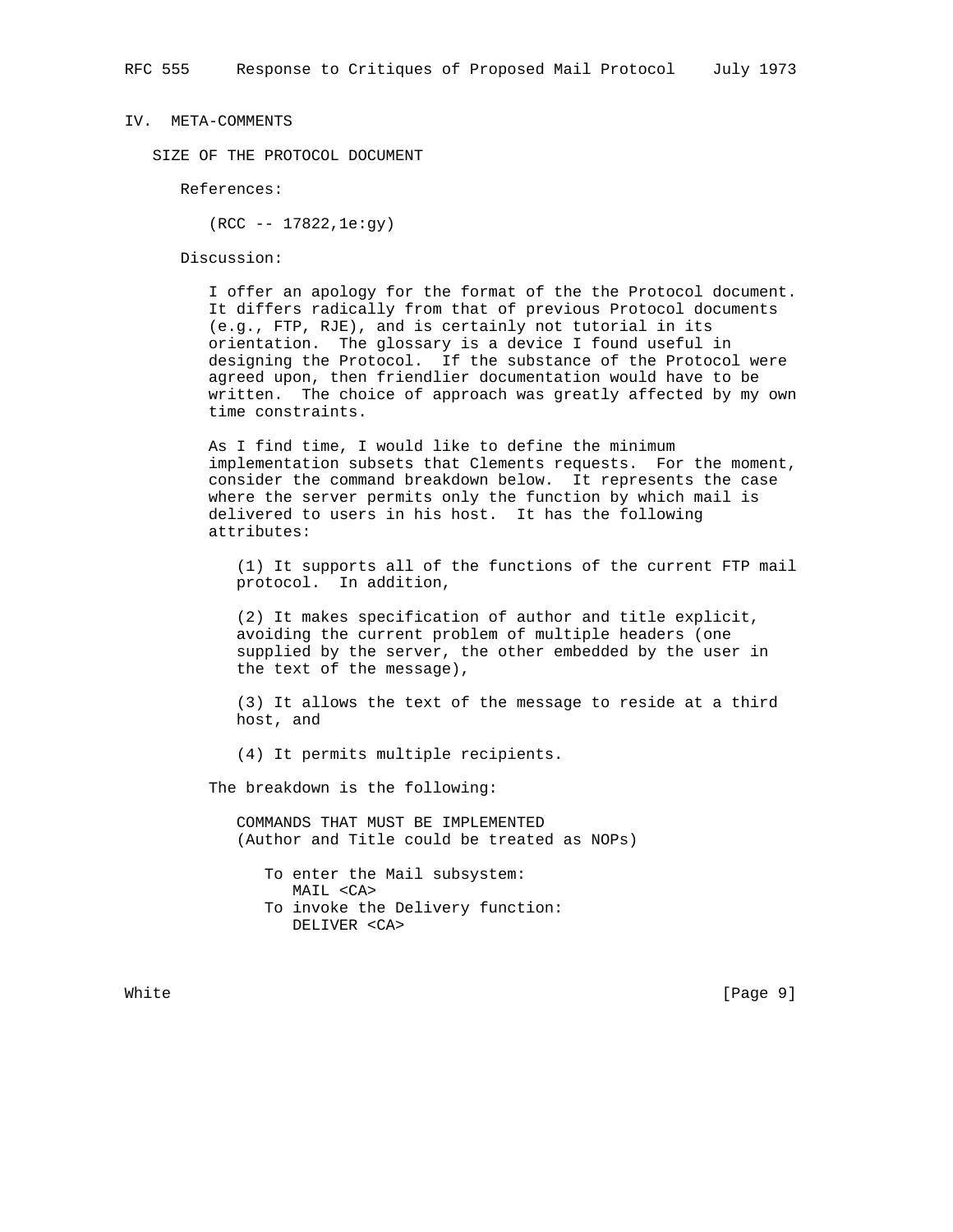To specify the text of the message: FILE <CA> LOCATION <fileaddr> <CA> TEXT <string> <CA2> To identify author(s), recipient(s), and title: AUTHOR <individual> <CA> RECIPIENT <individual> <CA> TITLE <title> <CA> To exit the function or subsystem: ABORT <CA> EXIT <CA>

 COMMANDS THAT CAN BE TREATED AS NOPS (they can legally appear in the Delivery function)

 ACCESS <individual> <CA> ACCESSTYPES <accesstypes> <CA> CATALOG <catalog> <CA> CLERK <individual> <CA> COMMENTS <comments> <CA2> CREATIONDATE <datetime> <CA> DELIVERYTYPE <deliverytype> <CA> DISPOSITION <disposition> <CA> GENERALDELIVERY <CA> GREETING <greeting> <CA> ID <id> <CA> REFERENCESERIAL <serialnumber> <CA> SERIAL <serialnumber> <CA> SIGNATURE <signature> <CA>

 COMMANDS THAT NEEDN'T BE RECOGNIZED (they cannot legally appear in the Delivery function)

Commands that invoke unsupported functions:

 DISTRIBUTE <CA> FORWARD <CA> RECORD <CA> RETRIEVE <CA> UPDATE <CA> VERIFY <CA>

Miscellaneous parameter specification commands:

 ACKCONDITION <ackcondition> <CA> ACKTYPE <acktype> <CA> CITATIONTEMPLATE <citationtemp> <CA> CUTOFF <interval> <CA>

White [Page 10]